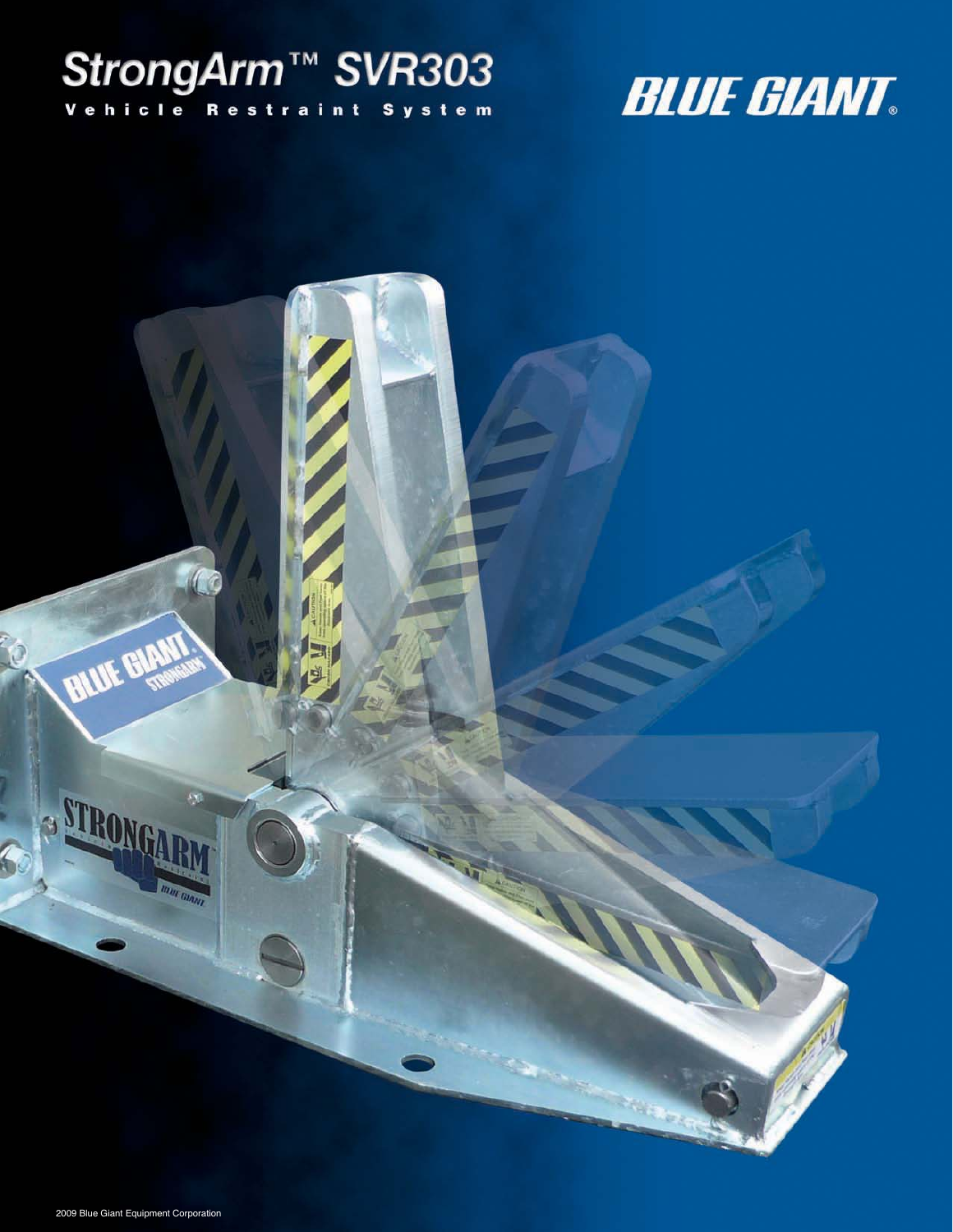# Superior Technology<br>Cliamt Advantage

**1 Largest Restraining Range:** From 8" to 26" above ground and up to 13" from the face of the wall and effective when wall bumpers are worn down or missing. The StrongArm™ also restrains damaged, bent and closed-in rear impact guards caused by traffic accidents or damage from other impact type restraints.

<sup>2</sup> Blue Genius<sup>™</sup> Touch Controls: Incorporates accurate proximity sensing of the operator's finger within the low level electric field range. *Onboard Diagnostics and Communications* within the panel features a user-friendly, LCD screen that provides real time, easily understood instructions for operation, maintenance and diagnostics as well as supervisory keypad lockout and override function. *Microprocessor Based Controls* offer advanced technology and intelligent programmable menu options. Provides flexibility at the software level and is easily upgradable. *Printed Circuit Board* **Technology** provides trouble free wiring and simplified board level troubleshooting with quick up time response eliminating time consuming multi-meter diagnostics. *Power Protection* for the 24Volt control ensures it is safe. The panel is safeguarded against potential shock hazard when opened.

*Network Connections* provides bidirectional communication and power wiring. This technology surpasses conventional relay wiring methods eliminating wiring errors between the controller and power pack.

**3 LED Traffic Lights & Communication Package: Bright LED** traffic lights communicate safe and unsafe conditions and when operating during supervised override mode. If contact is not made with the vehicle's rear impact guard during the cycle rotation, the restraint is automatically restored and signals the operator and driver of cautionary or unsafe conditions with inside red light and audible alarm. The communication system is complete with audible alarm, coded override and real time LCD display providing simple troubleshooting and self-diagnostics to safely deal with all loading dock conditions. The non interchangeable lights provide reliable product functionality and also minimize improper use. Lights are bright and long lasting LED type with 100,000 hour ratings.

4 Intelligent Positioning System The StrongArm™ features our advanced switchless Intelligent Positioning System. Upon locking the StrongArm™, the electronic sensing device communicates to the control panel of the positive 90 degree secured position and provides integrated communication with the lights system. No false sensing or premature next level light signaling is allowed with the Intelligent Positioning System. Added reliability is assured with the absence of mechanical switches that are typically prone to maintenance and adjustment. The self-calibrating Intelligent Positioning System ensures accurate reading and positioning at all times.

5 Supervisory Keypad with Controlled Override/Security Operation: If no rear impact guard is present or detected during the restraint's rotation, or the Intelligent Positioning System stops before 90 degrees, the system will return the restraint to its original stored position. The vehicle restraint system comes standard with an override code that allows the restraint to be bypassed and the dock leveler to be used once appropriate safety measures have been taken. After loading and/or unloading has been completed and the dock leveler has been safely parked, the restraint can be released from Bypass mode with the simple touch of a button.

**6 Non-impact Design:** The incredible low profile allows the rear impact guard to clear the restraint body during arrival to or departure from the loading dock causing no physical or costly damage to either the trailer or the restraint itself. The SVR303 StrongArm™ is compatible with air-ride suspension trailers that can easily change working heights once the air is released. Unlike other restraints, the SVR303 StrongArm™ does not lose restraining engagement from loading or unloading vibrations that forces restraints to lock up or forced out of position due to upward or forward movement of the rear impact guard - a common problem with other systems that require 100% contact to "float" with trailer movement.

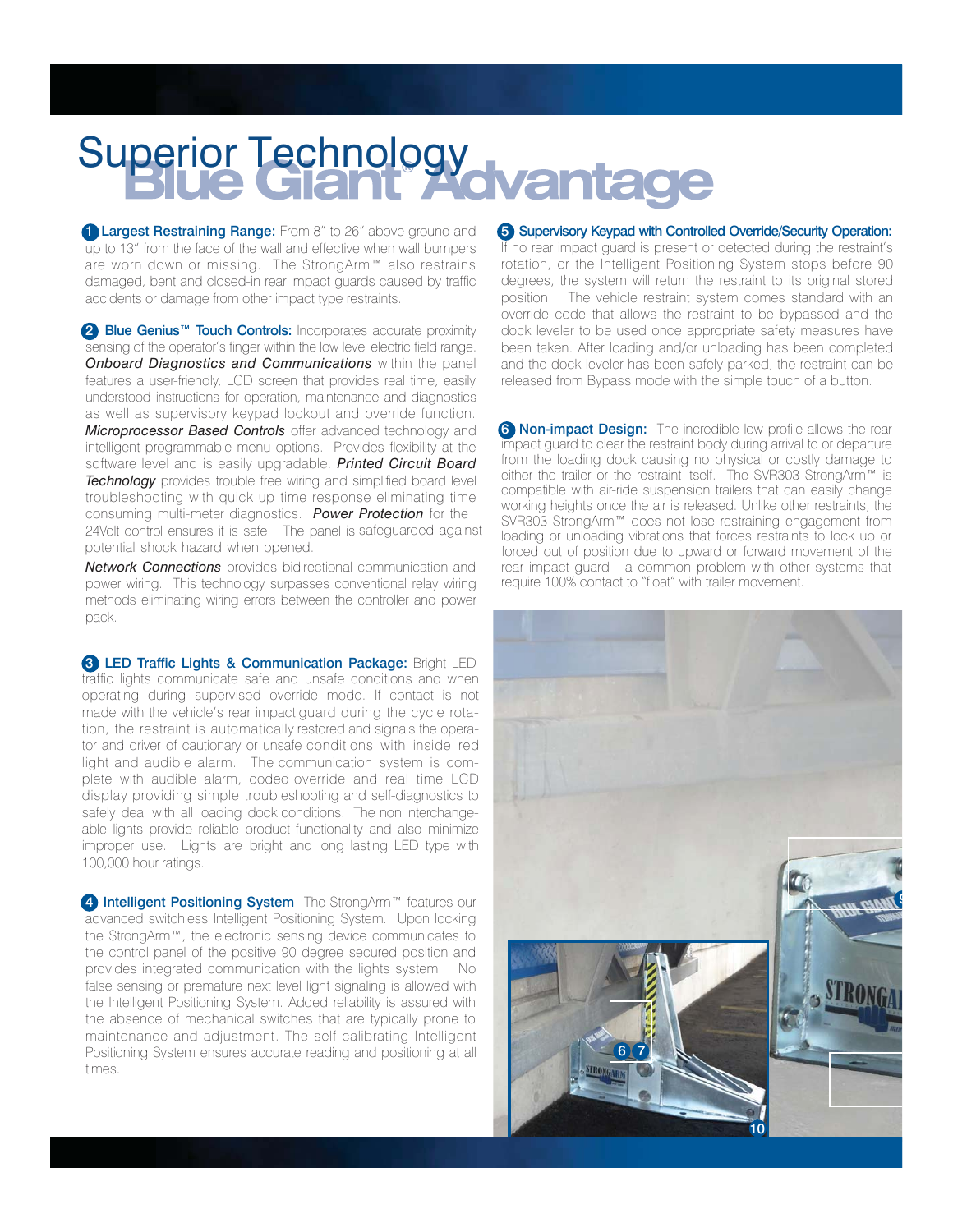### **switchless technology** Patented

7 No Lock-up Problems: Not susceptible to locking pressures from nominal movement of the rear impact guard. Double acting cylinders ensure proper engagement and disengagement when required.

8 Minimal Maintenance Costs: No lubrication or adjustments and the fewest moving mechanical parts of any comparable restraint in the market with only 2 dual-acting hydraulic cylinders provides lifetime cost effective ownership. There is no proximity or mechanical switches to maintain or replace. There is no raised collared control buttons to wear out or replace. No rollers, carriage, springs or other wear items to maintain, replace or align from constant movement or impact. Self-lubricating bearings and bushings provide high performance and long lasting operation. No special tools are required to service. In traditional Blue Giant® fashion, we offer simplicity and well engineered designs that provide for low cost replacement components (if required) and product longevity.

9 Easy to Install: Wall or ground mounted flexibility to accommodate for various applications and driveway designs. Installation is therefore not limited; the restraint can be mounted/anchored to a concrete foundation wall (new pour or retrofitted to existing) with an asphalt drive apron or retrofitted to an existing building with cinder block foundation and a concrete drive



apron, either way the SVR303 StrongArm™ is designed to be fastened at the loading dock bay. Network connections provides bidirectional or interchangeable communication and power wiring. Control panels require no cumbersome electrical hook up and are polarity free. Just plug and play. Optional projection boxes available for projected pit and/or edge of dock applications. Unit can be integrated with Blue Giant® or other market brand dock levelers.

10 Below Dock Level Compatible: Unlike wall mounted designs that sit high and float with trailer movement, the SVR303 StrongArm™ body is clear from and does not impede with or damage the dock leveler lip for those common instances where below level, end loading operation or in the presence of a low dock height application. This is an important feature that provides worry free consideration of accidentally disengaging the locking mechanism that may be common from lip contact from other type restraint designs.

11 Theft deterrent: The SVR303 StrongArm™ restraint can be left engaged overnight providing added security at the loading bay. The offering comes with optional tamper proof locking devices and hardware to prevent temptation from criminal or vandal activities.